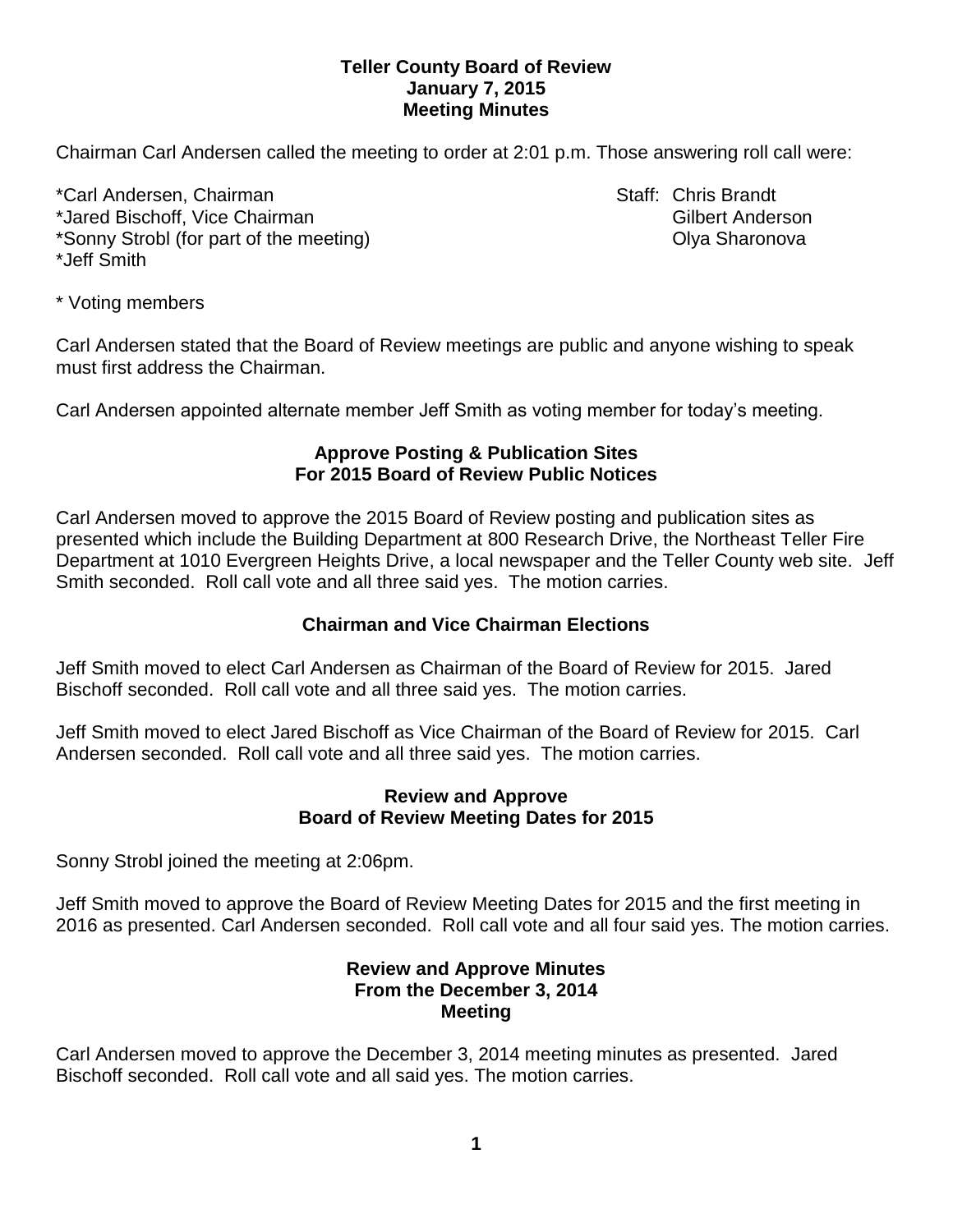# **Contractor Licenses**

# **Purgatoire Valley Construction Inc. Troy D. Houg Reactivation of License #28083A & change of examinee**

Mr. Houg present. Mr. Houg gave a brief overview of his recent work history and building experience, which included but was not limited to the following:

The Board of review received Mr. Houg's resume from Mr. Houg Mr. Houg joined the construction industry in 1984 by building custom homes Later in his career he moved to California to build a custom home for a client and ended up staying and working in the commercial construction industry Mr. Houg built and remolded all types of commercial buildings: his company upgraded structural with new seismic requirements, installed new elevators, fire suppression systems, and performed other structural alterations as required by designs After moving to Colorado he joined Purgatoire Valley Construction Inc. and has been working for them for over 14 months building CDOT facilities in different jurisdictions He currently has a Class A License with Pikes Peak Regional Building Department that was granted to him last November, however instead of providing a copy of his license in the packet, he provided his ICC class A contractor test

Carl Andersen opened this matter up for public comment. No public comment. Close public comment.

There was further discussion between the applicant and the Board, which included but was not limited to the following:

The Board discussed Mr. Houg's experience with type A buildings in more detail Mr. Houg elaborated on his commercial projects in California, including a 10,000 sq. ft. mixed occupancy building with steel framing, elevator, and fire suppression system that was completely rebuilt by his company in 2008

Board members felt that Mr. Houg's letters of reference are not sufficient for a Class A License in Teller County, however he was asked if he could provide one more letter of reference from the previously discussed mixed occupancy building, which would be reviewed and approved by the Building Department prior to issuance of his license

Mr. Houg stated he would be able to abide by the terms mentioned by Board members

Chris Brandt indicated everything was in order with the State.

Jeff Smith moved to grant Purgatoire Valley Construction Inc., with Troy D. Houg as the examinee, a reactivation of License #28083A and change of examinee to Troy D. Houg, conditioned upon receipt within 60 days of one more acceptable letter of reference showing class A work. Sonny Strobl seconded. Roll call vote and all said yes. The motion carries.